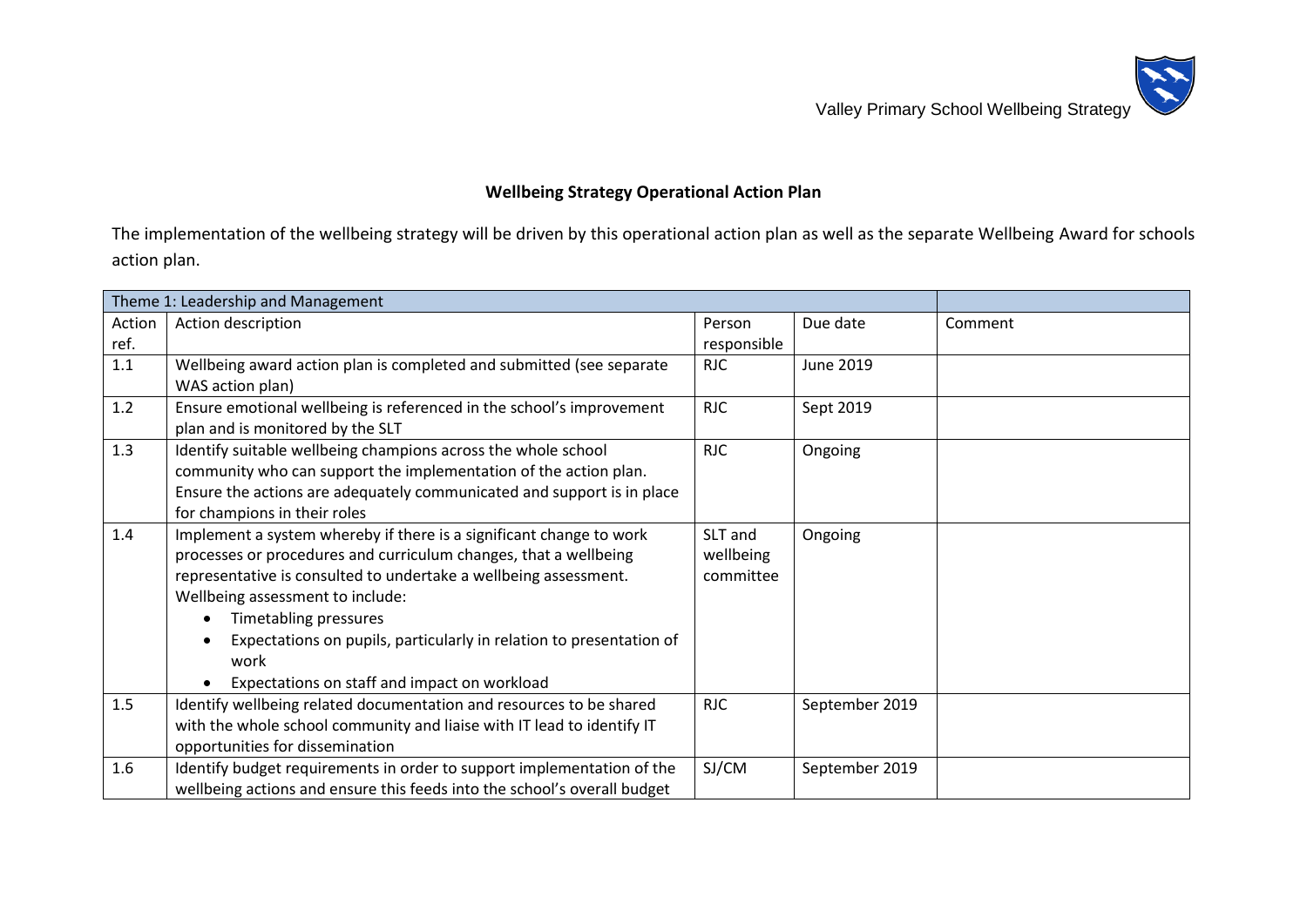

|     | setting process                                                                  |            |                  |  |
|-----|----------------------------------------------------------------------------------|------------|------------------|--|
| 1.7 | Review the process of producing school reports to identify scope to make $\vert$ | YM         | April 2020       |  |
|     | less onerous                                                                     |            |                  |  |
| 1.8 | Explore opportunities for the future to access play therapy and family           | <b>SLT</b> | <b>July 2019</b> |  |
|     | worker                                                                           |            |                  |  |

|        | Theme 2: School ethos and environment                                      |               |                |         |
|--------|----------------------------------------------------------------------------|---------------|----------------|---------|
| Action | Action description                                                         | Person        | Due date       | Comment |
| ref.   |                                                                            | responsible   |                |         |
| 2.1    | Review the school council, peer mediator and sports leaders structure so   | <b>RJC</b>    | September 2019 |         |
|        | that each team sits within an overall wellbeing pupil support team         |               |                |         |
| 2.2    | Update the content of the school council, peer mediator and sports         | <b>RJC</b>    | October 2019   |         |
|        | leaders training to include a wellbeing component                          |               |                |         |
| 2.3    | Define all opportunities (formal and informal) for pupils to talk about    | <b>RJC</b>    | October 2019   |         |
|        | how they feel and how to ask for help and share with all pupils on a       |               |                |         |
|        | regular basis                                                              |               |                |         |
| 2.4    | Identify practical ways in which the following can be incorporated as part | <b>SLT</b>    |                |         |
|        | of the curriculum and school activities and implement:                     |               |                |         |
|        | Promote and value diversity                                                |               |                |         |
|        | Building a sense of belonging                                              |               |                |         |
|        | Encouraging positive relationships                                         |               |                |         |
| 2.5    | Review the successful approaches such as positive reinforcement and        | <b>RJC</b>    | September 2019 |         |
|        | other behaviour strategies, to identify strategies and approaches that     |               |                |         |
|        | could be applied to wellbeing                                              |               |                |         |
| 2.6    | Understand how the outdoor space and the natural environment can           | RJC to liaise | October 2019   |         |
|        | have a positive impact on wellbeing and identify opportunities that can    | with lead     |                |         |
|        | be implemented                                                             | person        |                |         |
| 2.7    | Review playtime provision to identify ways in which wellbeing is           | RJC to liaise |                |         |
|        | monitored, issues identified and acted on. To identify ways in which the   | with lead     |                |         |
|        | playtime can be an opportunity to enhance wellbeing                        | person        |                |         |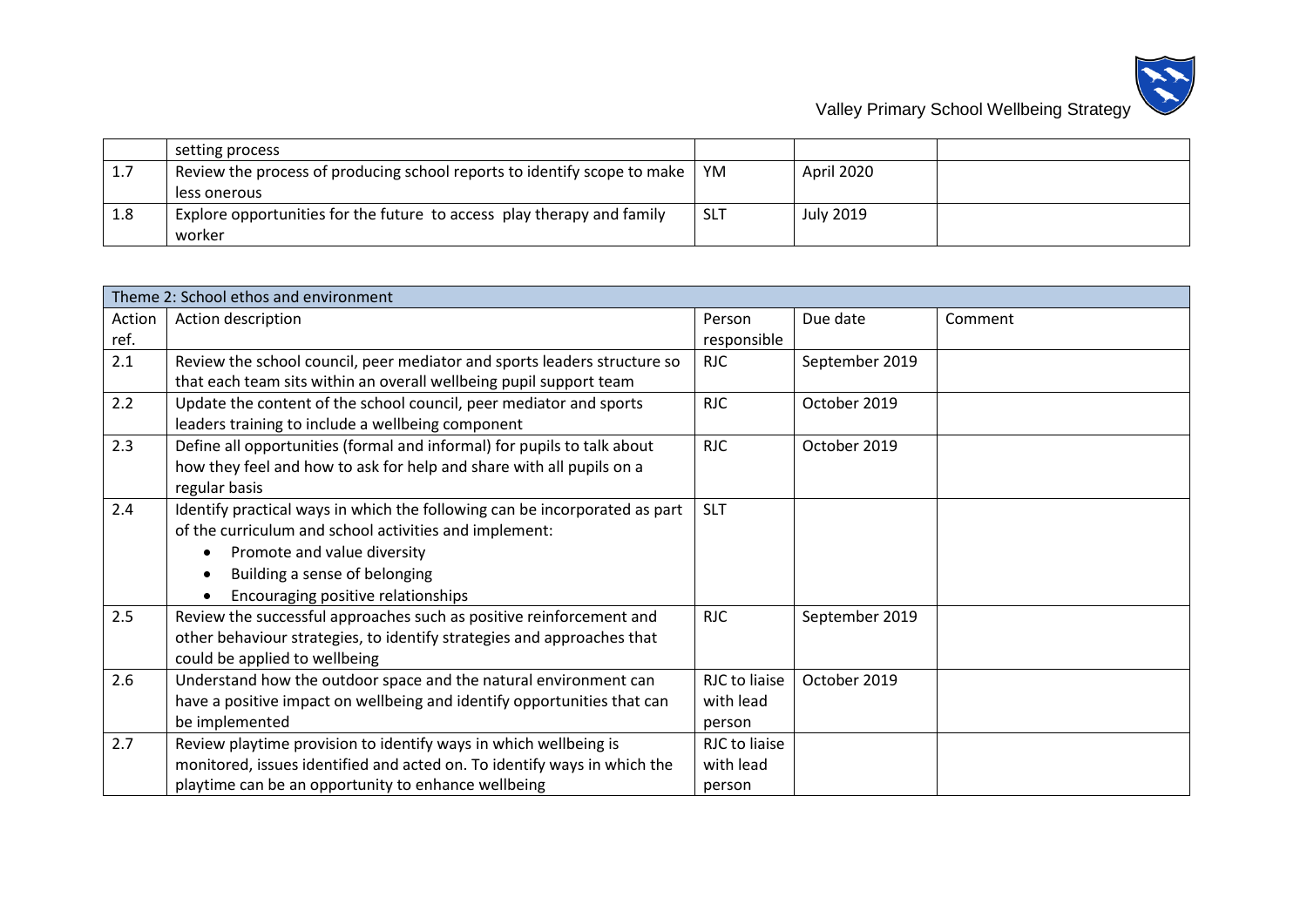

| $\sqrt{2.7}$ | <sup>1</sup> Review the learning walks process and implement a wellbeing | RJC/KB | November 2019 |  |
|--------------|--------------------------------------------------------------------------|--------|---------------|--|
|              | component through specific questions / points to observe and             |        |               |  |
|              | disseminate to staff                                                     |        |               |  |

|        | Theme 3: Curriculum and learning                                                                                                                                                                                                                   |                                                 |               |  |
|--------|----------------------------------------------------------------------------------------------------------------------------------------------------------------------------------------------------------------------------------------------------|-------------------------------------------------|---------------|--|
| Action | Action description                                                                                                                                                                                                                                 | Person                                          | Due date      |  |
| ref.   |                                                                                                                                                                                                                                                    | responsible                                     |               |  |
| 3.1    | Update the PSHE and other components of the curriculum to include<br>emotional wellbeing. Define key points that need to be included in any<br>wellbeing learning                                                                                  | RJC/JB                                          | December 2019 |  |
| 3.2    | Liaise with other schools in the Trust and partner organisations to<br>identify learning strategies and share good practice                                                                                                                        | <b>RJC</b>                                      |               |  |
| 3.3    | Define areas in the school or specific groups of pupils that may have<br>more significant wellbeing needs, for example transitions stages,<br>intensive testing periods and identify if any there are any further<br>wellbeing strategies required | SLT/Place2Be/<br>School<br>Wellbeing<br>service |               |  |
| 3.4    | Investigate how social media and digital resources can have a positive as<br>well as negative impact on wellbeing. Incorporate this understanding<br>into the digital safety programme                                                             | CI                                              | Ongoing       |  |
| 3.5    | Investigate the link between the arts and creativity and emotional<br>wellbeing and determine if any adjustments to the school curriculum in<br>this area would enhance emotional wellbeing                                                        | <b>NM</b>                                       | Ongoing       |  |
| 3.6    | Undertake a review of the new curriculum to identify if there are new /<br>further expectations around wellbeing and assess how the new<br>curriculum may have an impact on emotional wellbeing                                                    | Subject leads                                   | June 2020     |  |

| Theme 4: Staff development, health and wellbeing |                    |             |          |         |
|--------------------------------------------------|--------------------|-------------|----------|---------|
| Action                                           | Action description | Person      | Due date | Comment |
| ref.                                             |                    | responsible |          |         |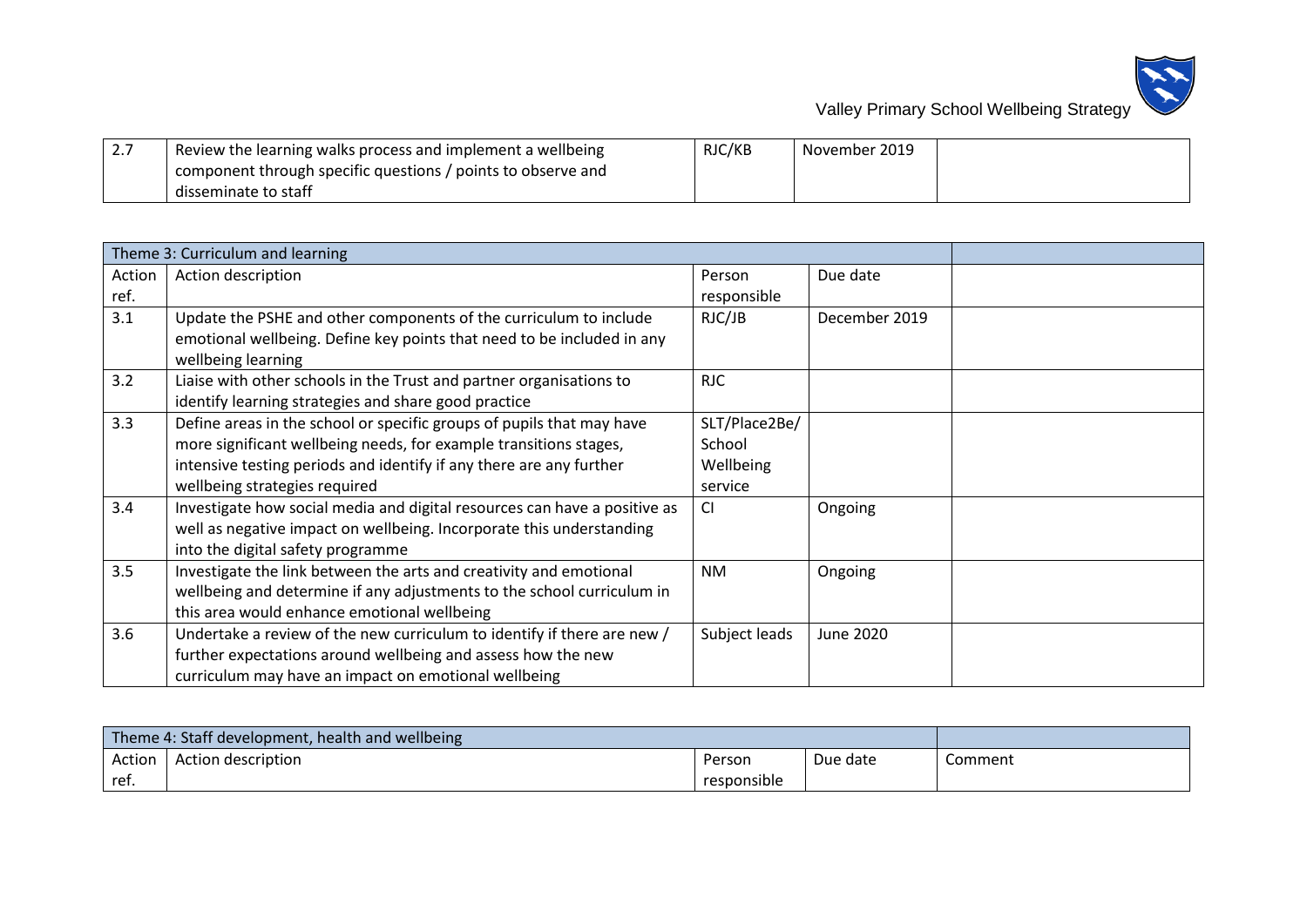

| 4.1 | Create and regularly update a wellbeing board for staff in the staff room   | SS <sub>1</sub> | <b>June 2019</b> |  |
|-----|-----------------------------------------------------------------------------|-----------------|------------------|--|
| 4.2 | Review the appraisal process so that there is flexibility in terms of time, | KB/RJC/SJ       | October 2019     |  |
|     | to allow staff to have a meaningful and collaborative conversation about    |                 |                  |  |
|     | their personal wellbeing. To include the impact professional role may be    |                 |                  |  |
|     | having outside work and be able to discuss strategies/support to address    |                 |                  |  |
| 4.3 | Conduct a session with those that appraise others, to identify how a        | <b>RJC</b>      | September 2019   |  |
|     | meaningful conversation can be encouraged as part of the appraisal          |                 |                  |  |
|     | process, the approach that may be used and encouraging an                   |                 |                  |  |
|     | environment of trust and safety, for staff to share                         |                 |                  |  |
| 4.4 | Identify ways in which staff can be supported to feel more comfortable      | SJ              | October 2019     |  |
|     | about their own personal wellbeing and highlighted concerns outside the     |                 | Review July      |  |
|     | appraisal process                                                           |                 | 2020             |  |
| 4.5 | Conduct a feedback session with staff to list the 'pinch points' and risk   | <b>RJC</b>      | December 2019    |  |
|     | factors that can impact on staff wellbeing and identify actions that may    |                 |                  |  |
|     | support staff during these times                                            |                 |                  |  |
| 4.6 | Explore and define opportunities / support for staff who highlight          |                 | Ongoing          |  |
|     | personal wellbeing concerns                                                 |                 |                  |  |
| 4.7 | Review the induction process to ensure all new starters are provided with   |                 |                  |  |
|     | up to date information in a timely way                                      |                 |                  |  |
| 4.8 | Ensure both appraisal meetings and regular support staff meetings           | KB              | October 2019     |  |
| 4.9 | enable staff to raise concerns if they feel improvements in                 |                 |                  |  |
|     | communication and teamwork are needed. Check in that staff are feeling      | <b>NM</b>       | December 2019    |  |
|     | valued in their roles.                                                      |                 |                  |  |
| 4.9 | Quiet / private space for staff                                             | <b>SLT</b>      |                  |  |

| Theme 5: Identifying need and monitoring impact |                                                                       |             |               |  |
|-------------------------------------------------|-----------------------------------------------------------------------|-------------|---------------|--|
| Action 1                                        | Action description                                                    | Person      | Due date      |  |
| ref.                                            |                                                                       | responsible |               |  |
|                                                 | All actions within this theme are defined within the WAS action plan, | <b>RJC</b>  | December 2019 |  |
|                                                 | objective 6.                                                          |             |               |  |